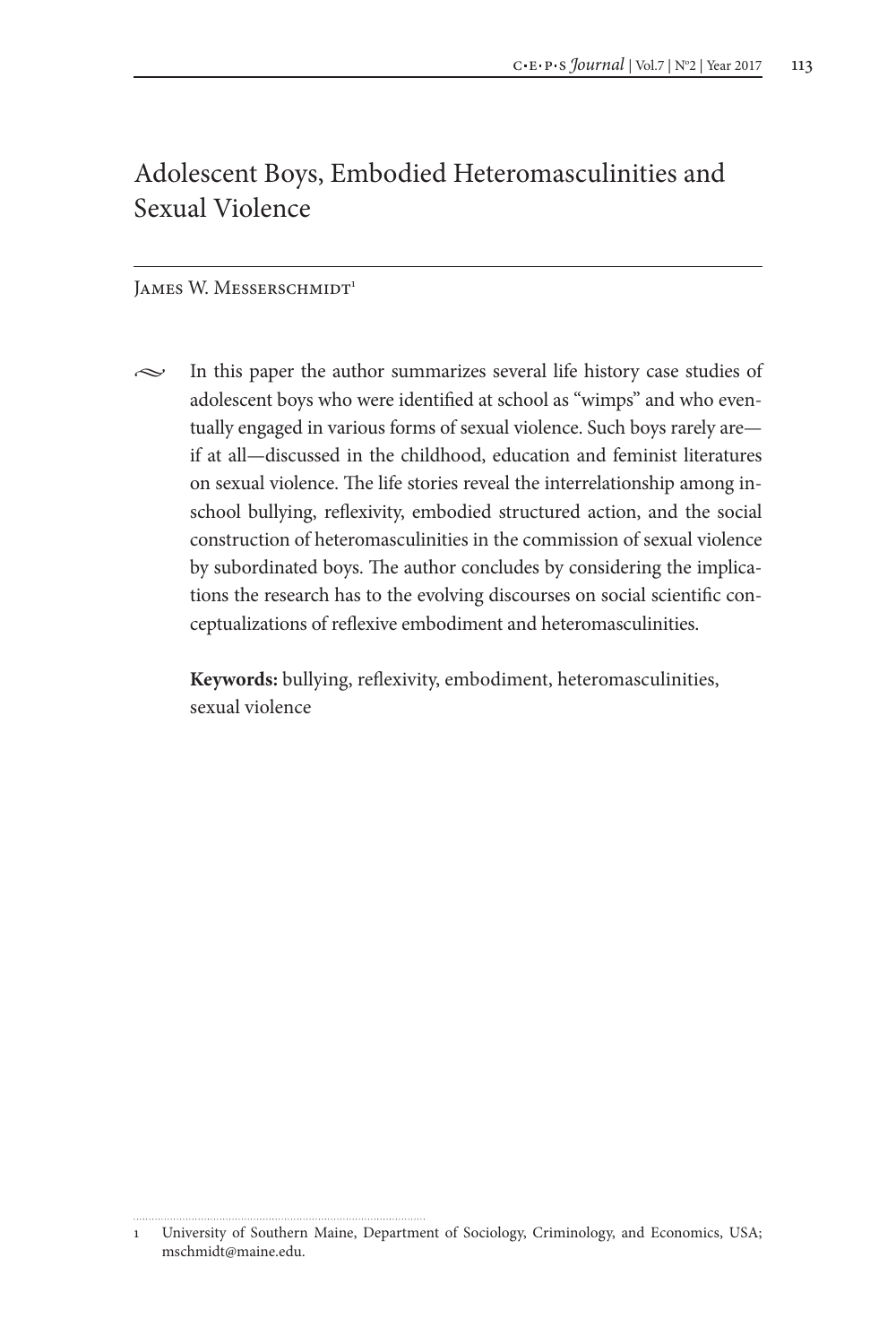## Najstniki, utelešene heteromaskulinosti in spolno nasilje

#### James W. Messerschmidt

 $\sim$  V prispevku avtor povzema nekaj študij primerov življenjskih zgodb najstnikov, ki so bili deležni različnih oblik spolnega nasilja. Življenjske zgodbe razkrivajo povezanost med ustrahovanjem v šolah, refleksivnostjo, utelešenjem in družbenim konstruktom heteromaskulinosti pri izvajanju najstniškega spolnega nasilja. Avtor prispevek sklene z razpravo o implikacijah, ki jih ima raziskava na vse širšo razpravo o konceptualizacijah refleksivnega utelešenja in heteromaskulinosti v okviru družbenih ved.

**Ključne besede:** ustrahovanje, refleksivnost, utelešenje, heteromaskulinosti, spolno nasilje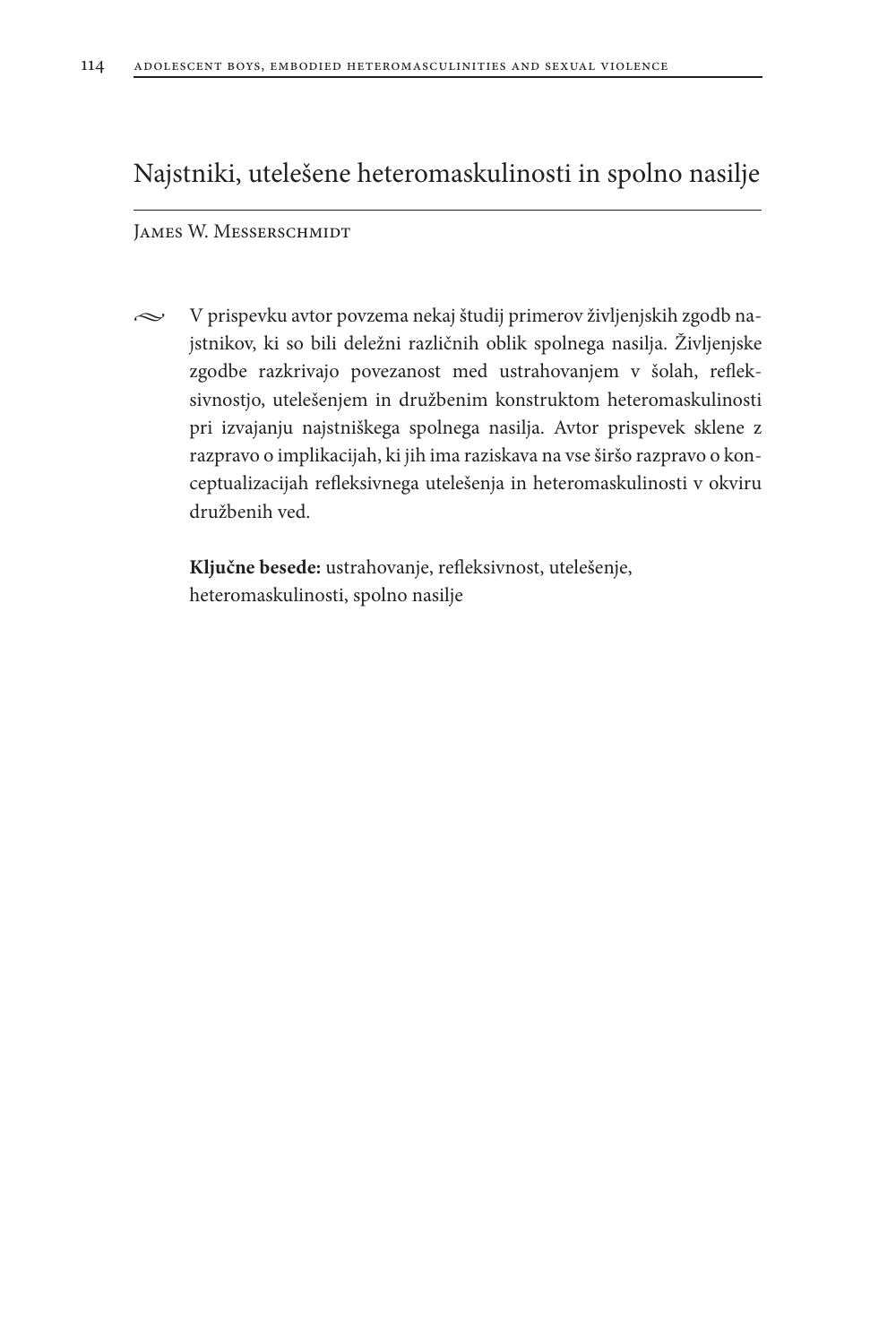### **Introduction**

Since the 1990s, I have focused much of my research on life history interviews of adolescent boys and girls involved in violence and nonviolence (Messerschmidt, 2000, 2004, 2012, 2016). The life stories of adolescent boys which are the subject of this paper—reveal a close relationship among in-school bullying, reflexivity, embodiment, and heteromasculinities in understanding their involvement in sexual violence. Before I begin summarizing two of the adolescent boy life history case studies, let me explain what I mean by "reflexivity," because it may be an unfamiliar term to some readers. In reflexivity we exercise our conscious mental ability to consider ourselves in relation to the particular social context and circumstances we experience (Archer, 2007). This conscious mental capacity in reflexivity involves engaging in internal conversations with ourselves about particular social experiences and then deciding how to respond appropriately. In reflexivity we internally mull over specific social events, interactions, structures and discourses, we consider how such social circumstances make us feel, we prioritize what matters most by defining our immediate concerns, and then we plan and decide how to respond (Archer, 2007). Although we internally deliberate and eventually make reflexive choices to act in particular ways, reflexivity is based on the situational and socially structured practices, discourses and interactions that we confront. Reflexivity mediates the role that social circumstances play in influencing social action and thus is indispensable in explaining particular social actions, such as sexual violence. Although individuals often engage in routine and habitual social actions (Bourdieu, 1980), I emphasize here conscious and deliberate practices that necessarily involve reflexivity.

In what follows, I first briefly explain the life history methodology used in the study. I then turn to two white working-class adolescent boys that I interviewed, both of whom ended up engaging in sexual violence. The partial synopses of these two boys' life histories serve as examples of what in-school bullying, reflexivity, embodiment, heteromasculinities and sexual violence by certain adolescent boys *looks like in practice*. Finally, I conclude by reflecting upon what we learn from these life stories, in particular the relationship among reflexive embodiment, heteromasculinities, and sexual violence.

## **The Life History Method**

The paper focuses on two white working-class teenage boys from New England, USA—Sam and Zack (both pseudonyms)—who were both bullied as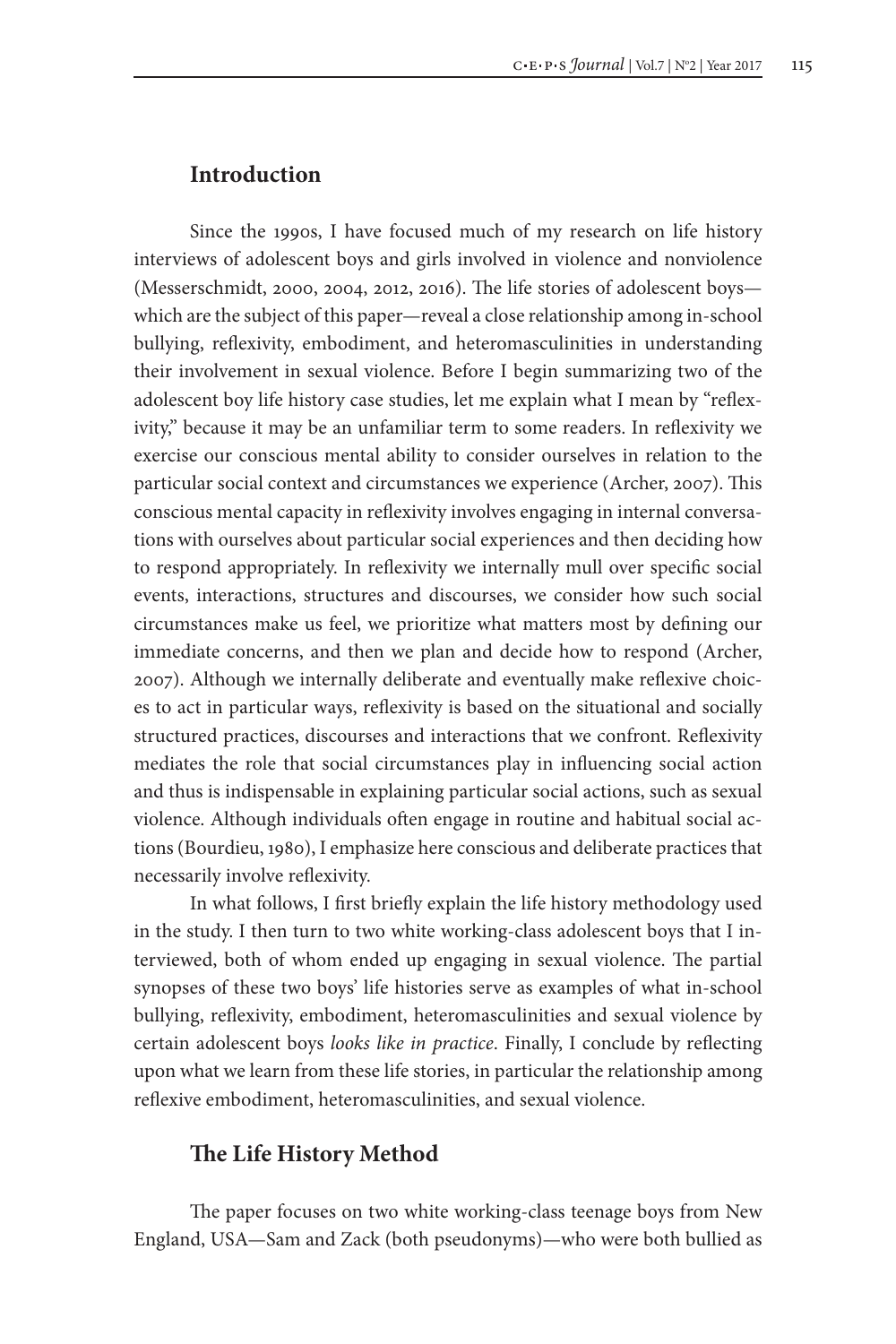*wimps.* It examines how this bullying victimization is related to their specific constructions of localized heteromasculinities and eventual sexual violence. In the late 1990s, I completed life history interviews of teenage boys and girls to examine the construction and formation of gender and sexual practices through violent and nonviolent social action. Thirty youth (fifteen boys and fifteen girls) were interviewed after obtaining informed consent from each participant and their parent/guardian. A "maximum-variation" sampling procedure was used to ensure a selection of interviewees from a wide range of home life and other background situations. Although not a representative sample, the thirty life history case studies revealed the more elusive elements of teenage life that are often difficult to capture in quantifiable variables. Each life story deepens and augments our understanding of how eventual sex/gender/sexuality construction is related to personal life history.

The life history method implemented in this study involved voluntary and confidential one-on-one tape-recorded "informal conversational interviews" (Patton, 1990, pp. 280–282). These conversations were completed in two meetings of approximately three hours each. The conversations were fluid, allowing each interviewee to take the lead rather than merely respond to topical questions. The goal was to grasp each individual's unique viewpoint and thus personal vision of the world. This interview method involved attempting to foster collaboration (rather than hierarchy) in the research process by judiciously engaging each interviewee, "working interactionally to establish the discursive bases from which the respondent can articulate his or her relevant experiences" (Holstein & Gubrium, 1995, p. 47).

This does not mean, however, that the conversations were unstructured. On the contrary, each conversation attempted to unearth the situational interactions and accomplishment of embodied practices in particular contexts and as related to personal life history. As such, the interviews sought detailed descriptions of practices (both what interviewees did in terms of practices and how they reflexively deliberated about particular social interactions and future social actions) and accounts of structured interaction in families, peer/leisure groups, schools and workplaces. The conversations touched on intimate and sensitive areas of personal life and relationships. Thus, the interviews reveal individual agentic trajectories through an assemblage of social structures in institutions and organizations.

The "data analysis" for the study had two stages. First, the tape-recorded conversations were transcribed and second, individual case studies were prepared. Here I dissect two of the life histories and define the similarities and differences between their pathways to particular forms of heteromasculinities and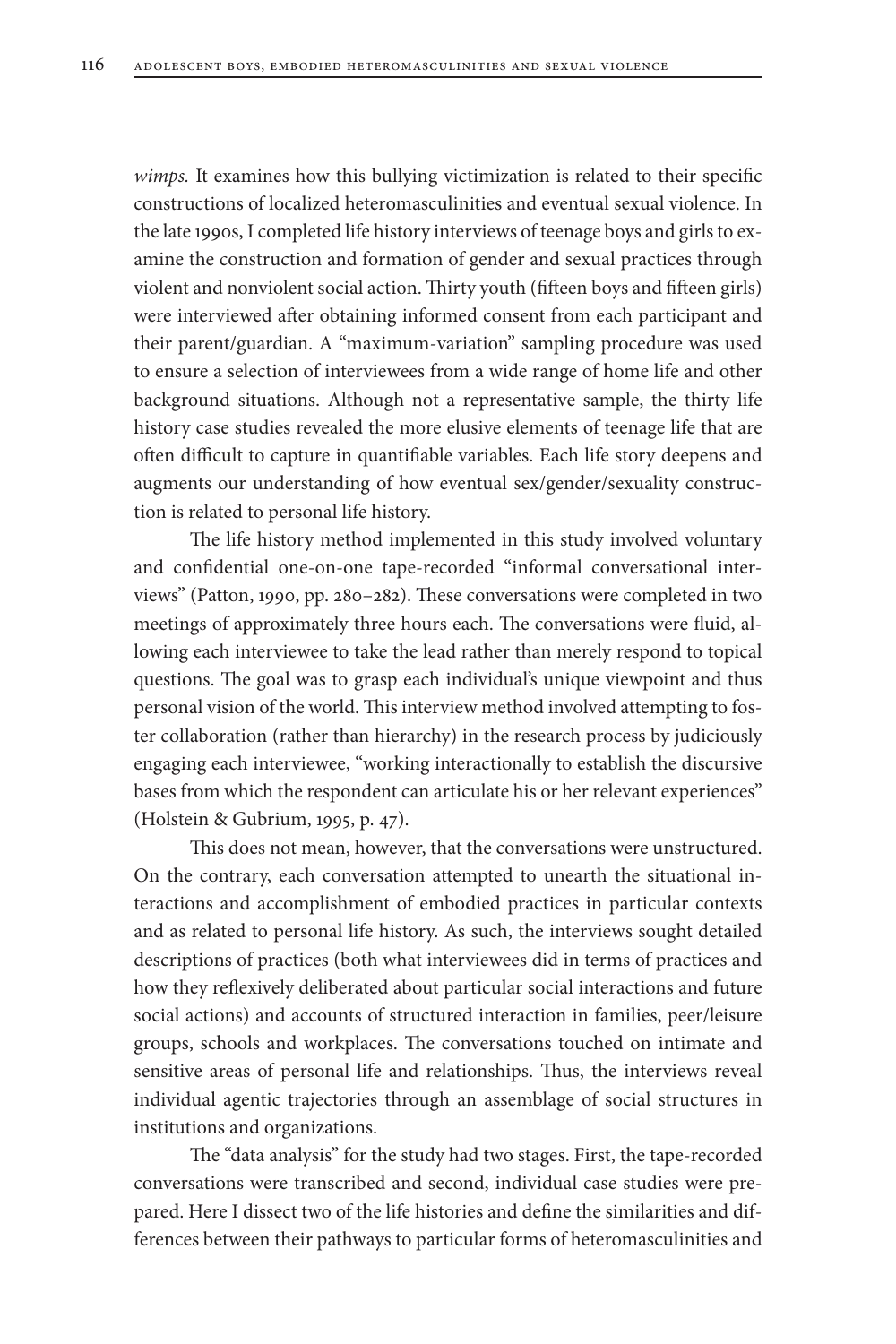sexual violence. The goal is to capture embodied experience for each interviewee in his words. By comparing the two individual life stories of Sam and Zack I establish links between the two teenage boys who construct heteromasculinity both similarly and differently. In other words, I discover the interconnections between the two boys as well as the differences between them. Accordingly, the life history methodology helps to register patterns in lives that in other methodologies remain invisible.

### **Sam and Zack**

In this section I present a synopsis of the two life stories, concentrating on their experiences of bullying at school and how this impacted their reflexivity and eventual embodiment of heteromasculinities and sexual violence. I begin with Sam.

#### **Sam**

Sam was a short, overweight, boyish-looking eighteen-year-old with short blonde hair. He lived with his two adoptive parents and his younger biological sister. From elementary to high school, Sam was subjected to consistent verbal bullying from the dominant "popular" boys because of his physical size and shape (he was shorter and heavier than the other boys), for his inability to respond to the bullying as the masculine culture of the school dictated—that is, to physically fight back—and for his lack of participation in sports. Sam was consistently labeled a "wimp" and was thus feminized through abusive comments made by the dominant popular boys about his inability to fight back, his nonmuscular "fat" and "wimpish" body, and his complete lack of participation in sports. Sam told me that internally: "I felt like I was a girl" (Messerschmidt, 2016, p. 69).

Sam's major concern was to be like the dominant popular boys—tough, sporty, and muscular—but he internally reasoned that his body hindered that construction; he concluded that he was bodily ill-prepared to construct this inschool dominant form of masculinity. Thus Sam's body served as an antagonist in his construction of masculinity.

At the same time that Sam was confronting this dominant-subordinate structural and discursive hegemonic masculine relationship and interaction between the bullies and himself, he simultaneously began to sexually objectify and desire girls. He learned to objectify and desire girls from interaction at school and not from his parents. Sam constantly heard the dominant popular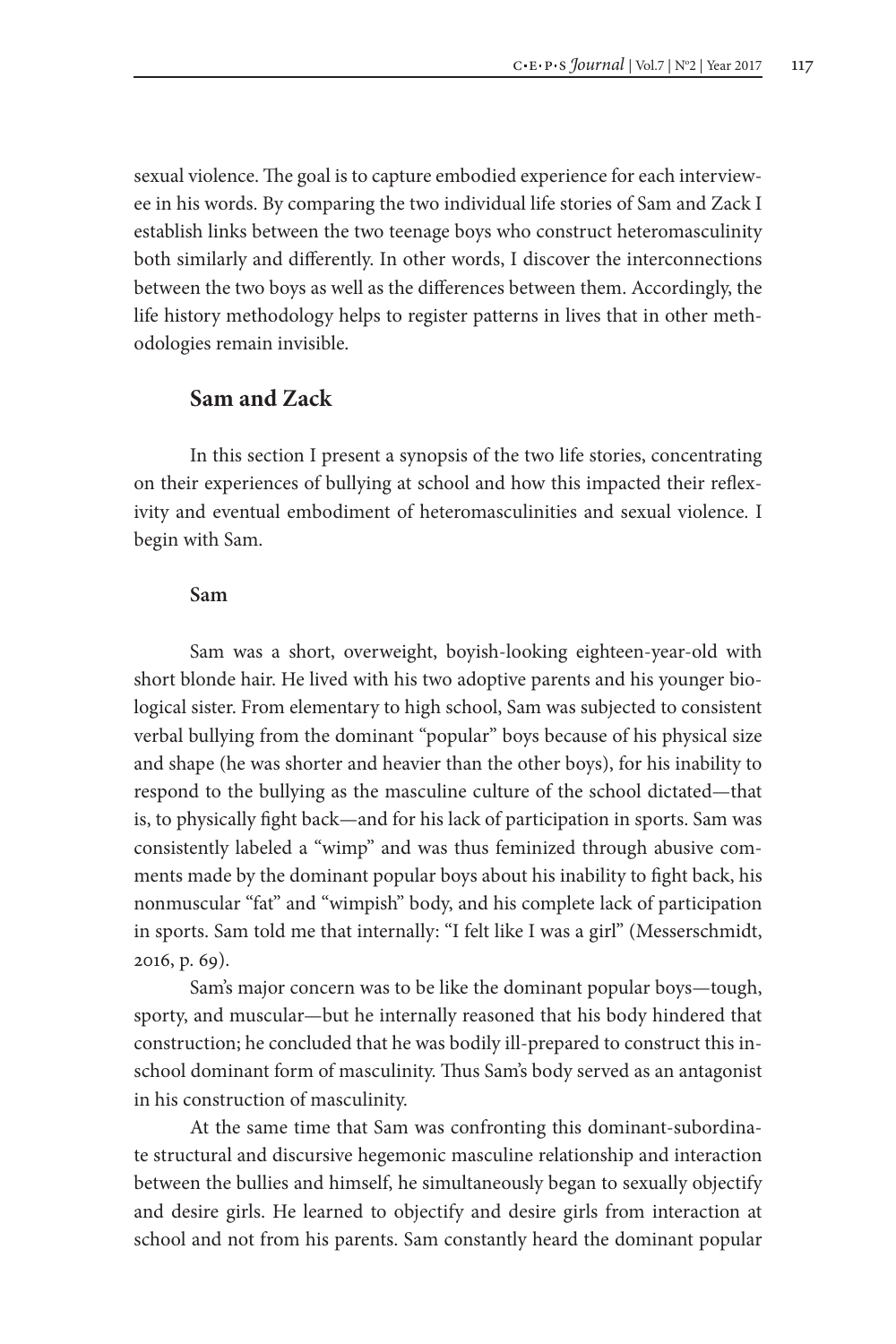boys' "sex talk" about sexual objectification of girls, as well as their alleged heterosexual exploits and experiences. He therefore began to reflexively desire to participate in heterosexuality, but he was unable to meet any girls his age. As Sam told me, he constantly had internal thoughts that centered on the bullying, which made him think, "I wasn't good enough. I didn't have the trust enough to gain access to a girl. I didn't think any girl would be interested in me" (Messerschmidt, 2016, p. 73).

Nevertheless, Sam concluded during his internal conversations that he very much desired to participate in heterosexuality because, "well, I'm a guy, so this is something that every guy does, that I want to be part of this. I want to be like the other guys. I want to know what it feels like, I want to know what goes on" (p. 72). In other words, Sam reflexively defined having sexual contact with girls as his major concern at this time in his life in order to be "like the other guys," but through his internal conversations he determined he was unable to fulfill this situationally defined dominant masculine criteria; he reflexively concluded he was unable to construct a dominant heteromasculinity at school, a construct he wholly coveted. Instead, Sam reflexively chose to turn to a masculine behavior that was available to him: expressing physical control and power over younger girls through sexuality outside the confines of school.

Sam reflexively decided that babysitting in his basement at home would be a means to satisfy his deep concern to be heteromasculine, and his parents thought babysitting was a splendid idea. He internally decided that he "wanted to have some kind of sexual experience" and he thought that through babysitting he would come into contact with "innocent" and "vulnerable" girls whom he would "be able to take advantage of easily." Sam stated that during his internal conversations he discussed with himself "how my life was, how I feared the people at school, so I figured I could get a girl I was babysitting easier. That's why I wanted to babysit" (p. 74). Consequently, Sam began babysitting a few neighborhood girls (6–8 years old) in his house after school.

In other words, Sam reflexively decided to babysit because he thought he could both physically control and gain bodily access to "vulnerable" and "innocent" girls. Once he began to babysit, he reflexively devised ways to manipulate two of the girls into fondling him and performing oral sex on him for two years. Sam internally decided upon specific strategies to gain access to the girls. As he told me: "I kept gaining ways to manipulate, ways to like bribe, like act like I was helping them, act like I was doing good things for them, like playing games with them."

In this partial synopsis of Sam's interview, then, the bullies-Sam hegemonic masculine structural relationship (Messerschmidt, 2016) and its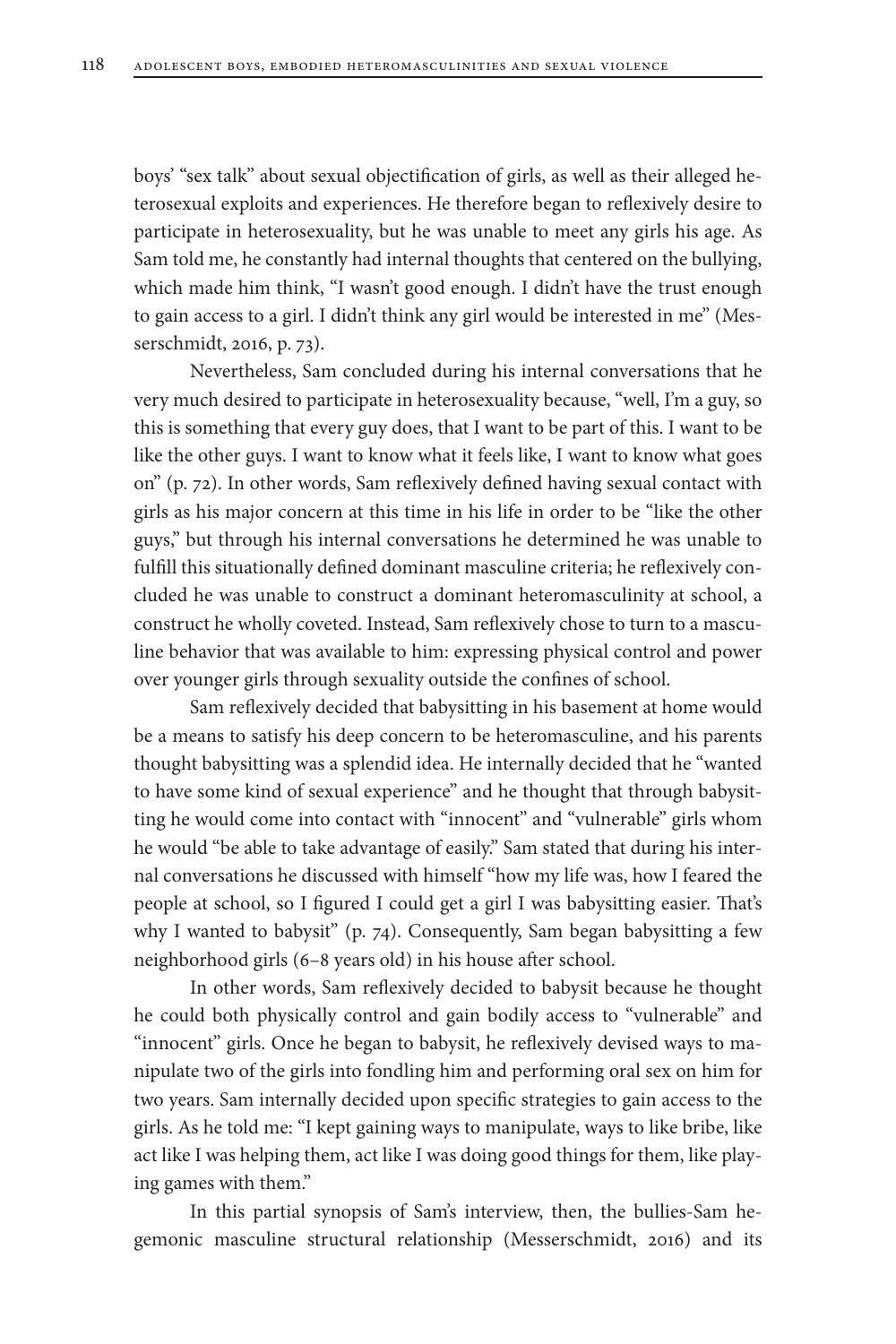co-existing feminizing discourse, as well as the culturally influential discourse at school that emphasized masculine and heterosexual objectification, desire and exploits, objectively shaped the particular social situation that Sam confronted involuntarily. During his reflexive deliberations about this situation, Sam developed and defined his major concern and what he cared about above all: to construct a heteromasculinity like the dominant popular boys at school. However, he reflexively perceived that he was unable to do this at school, and therefore subjectively developed a course of action to realize this concern; he acted to advance what he cared about above all. In so doing, Sam internally responded to the objective structures, discourses, and interactions at school by reflexively designing the course of action he pursued. Reflexivity was an emergent personal power possessed by Sam, he was an "active agent" who internally developed and determined his particular response to the social circumstances that he experienced at school. Although Sam was unable to construct heteromasculinity at school, he did not give up and become a passive victim of his circumstances. Instead, he actively used his reflexivity to devise a particular practice for himself—sexual violence—whereby he could now claim heteromasculinity as his own. And Sam saw himself as successful. In this regard, I would like to include an extended excerpt in which Sam expresses his inner thoughts on what the sexual violence accomplished for him (pp. 75–77):

I was getting away with something that nobody else that I saw was getting away with. I felt that I was number one. I didn't feel like I was small anymore, because in my own grade, my own school, with people my own age, I felt like I was a wimp, the person that wasn't worth anything. But when I did this to the girls, I felt like I was big, I was in control of everything. And that's why it was hard for me to stop, because I'd have to return to that old me of being small and not being anything. I wasn't good at sports, and tough and strong and stuff, so I wasn't fitting in with anybody that was really popular. I was like a small person, someone that nobody really paid attention to. I was the doormat at school. People walked all over me and I couldn't fight back. [And then I thought], well, I'm a guy. I'm supposed to have sex. I'm supposed to be like every other guy. And so I'm like them, but [when I did this to the girls I thought] I'm even better than them [dominant popular boys], because I can manipulate. They don't get the power and the excitement. They have a sexual relationship with a girl. She can say what she wants and she has the choice. But the girls I babysat didn't have the choice. It was like I made it look like they had a choice, but when they stated their choice, if they said no, I like bugged them and bugged them until they didn't say no. I was like better than every other guy, because there was no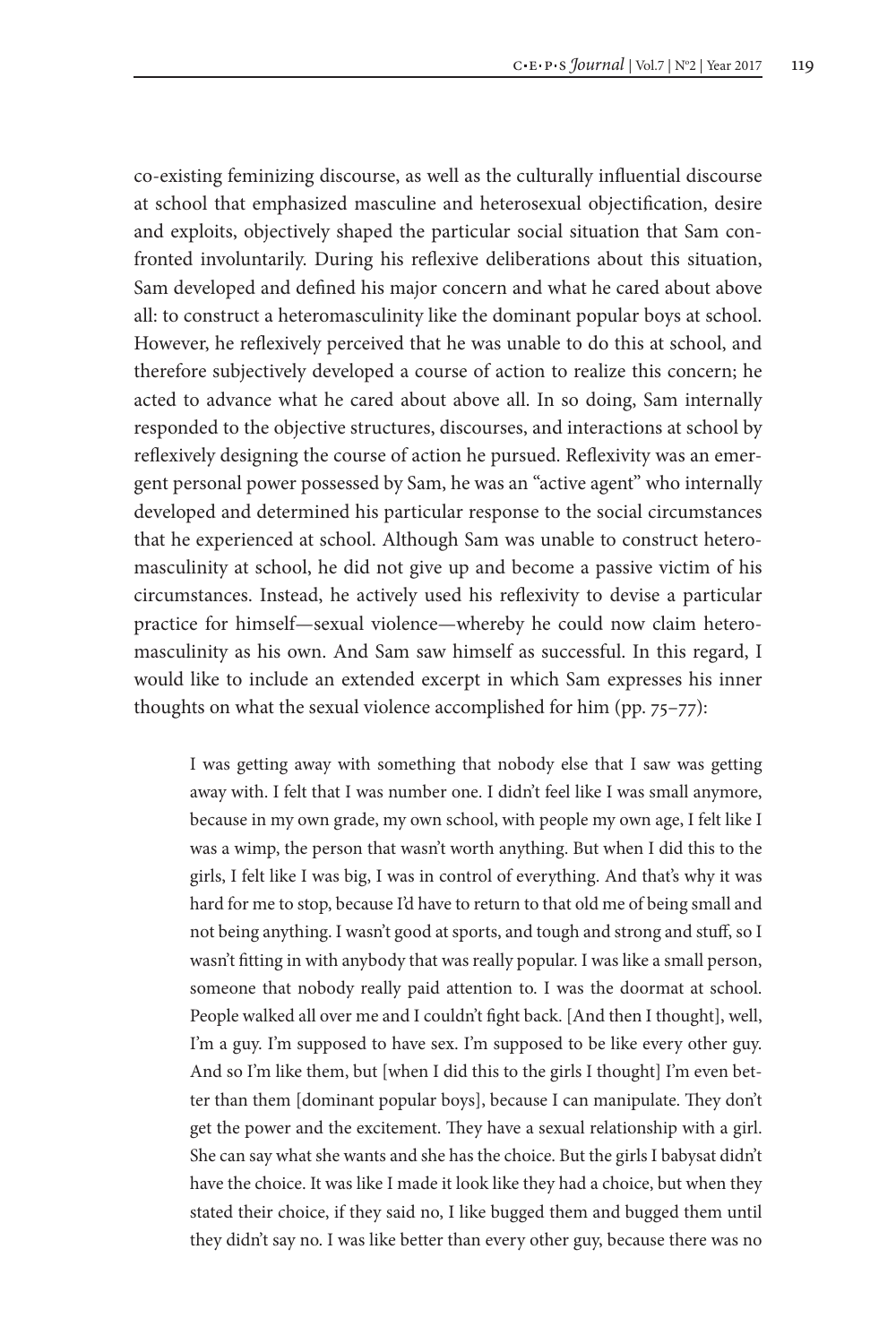way I could get rejected. It was like, okay, they can have their relationships, I'm gonna do whatever I want. I'm better than they are.

We will now turn our attention to Zack, the second interviewee.

#### **Zack**

Zack was a short, overweight, white fifteen-year-old with short black hair who lived with his Aunt and Uncle and his two younger female cousins. Initially, he liked school and did quite well. From kindergarten to second grade, he "really excelled in school," was "doing awesome" schoolwork and had lots of friends (Messerschmidt, 2000, p. 42). In third grade, however, circumstances at school began to change. By this time, he had gained a considerable amount of weight and the other students considered him "fat," as he did himself. As Zack states, "I was really chubby and large, and I wasn't very athletic. I dressed funny. I'd wear sweat pants and the shirts with little alligators – so I wasn't popular" (p. 42). The "cool guys" at school would consistently verbally and physically bully Zack: "They'd call me 'fatty,' 'chubby cheeks,' 'wimp,' and stuff like that. I got pushed down a lot and stuff. I got beat up a lot in the schoolyard" (p. 42).

The bullying for being short and overweight, as well as the constant physical assault, continued through grade school and middle school, especially feminizing Zack for his inability to respond to the bullying as the masculine culture of the school dictated: to physically fight back. Unlike some other boys at school, Zack did not respond physically to the bullying because he internally concluded he would be "beat up." Zack told me that he reflexively surmised that he was bodily ill-prepared to fight back because of the size and shape of his body.

In the fifth grade, however, the bullying escalated. So Zack internally decided to discuss the bullying with his uncle (whom he was very close to), and his uncle told him "you have to fight back or they'll keep it up" (pp. 42–43). So Zack reflexively decided to follow his uncle's advice because simply attempting to avoid the provoking students was not working and his major goal remained to be like the "cool guys." Consequently, during one major bullying incident in which he was persistently pushed around by a "cool guy," Zack attempted to "fight back" physically but was beaten severely: "He pile drived me into the ground." At the end of the "fight" (which took place on the playground while a large group watched), several students shouted "names at me like 'fatty,' 'fatty can't fight,' 'you're a wimp,' stuff like that." I asked Zack how that made him feel and he answered, "Like I was fat, weird, and a wimp. It really bothered me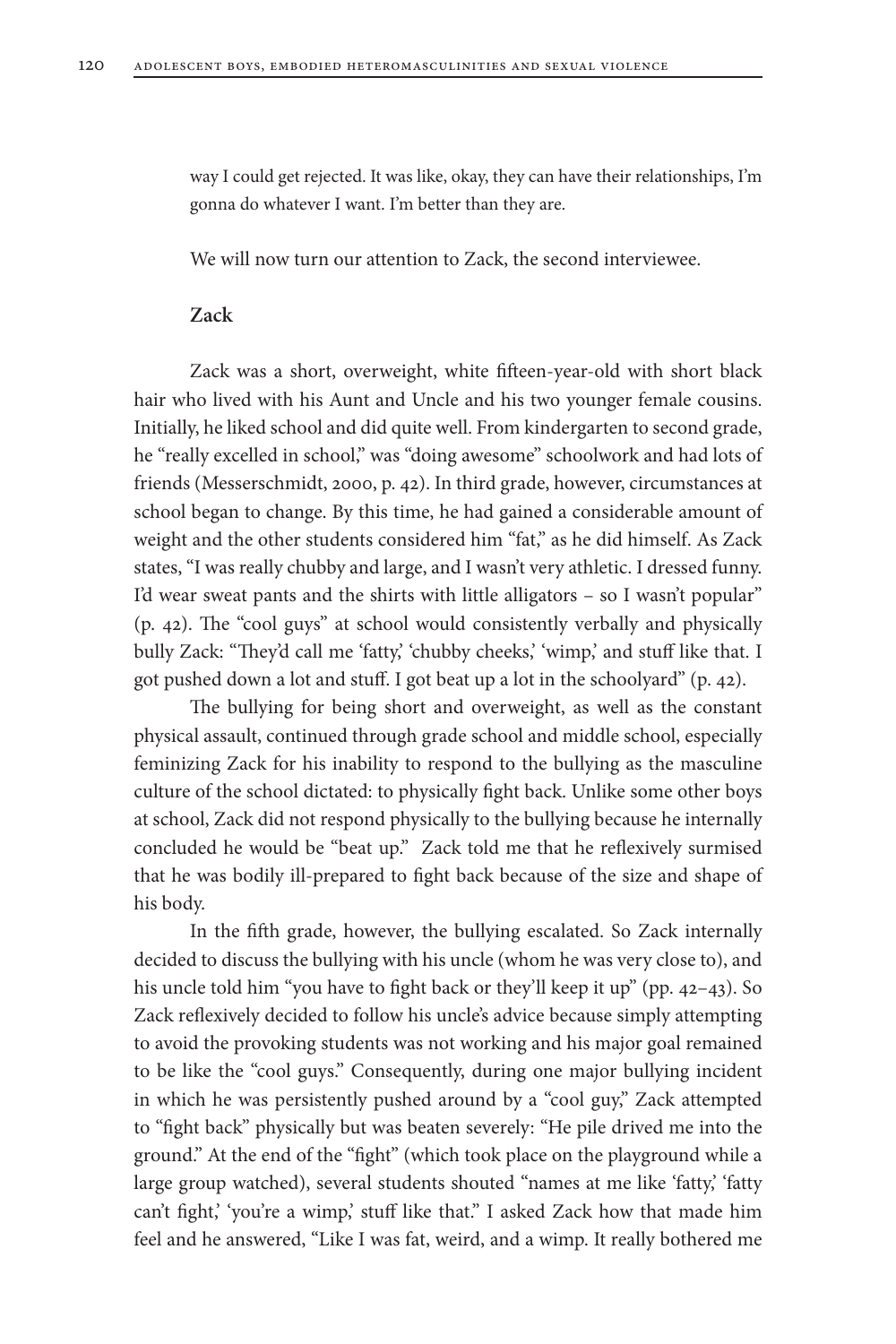that the cool guys at school didn't like me" (p. 43). Consequently, Zack internally decided to stop discussing the bullying with his uncle and he never again attempted to respond physically to the bullying. Like Sam, then, Zack's body served as an antagonist in his quest to construct masculinity.

Nevertheless, Zack did not give up entirely and reflexively began thinking about what he could do that would allow him to be a "cool guy." After much reflexive deliberation, he decided to try out for the junior high football team, not only because of his love of football but also to show people that he was "somebody," that he could be a "cool guy" (p. 43).

However, during the summer between fifth and sixth grades, Zack broke his wrist while attempting to "get in shape." He remained overweight and although he tried out for the team in his sixth-grade year, he was soon cut, and the verbal and physical bullying continued unabated. So Zack reflexively decided to avoid the "cool guys" as much as possible. According to Zack, the only classmates who would have anything to do with him were from a group of boys he called "the misfits." His interaction with the misfits took place only during school lunch, when they all sat together at the same lunch table. Apart from this, Zack did not "hang out" with other kids. It was through interaction with "the misfits" that he first developed a sexual interest in girls. As Zack states: "Me and the other misfits at the lunch table talked about sex and stuff. We'd see a girl sitting in the lunchroom and we'd just talk about some girls that we liked and stuff. What kind of reputation she had, what we thought about her. Nothing too gross or out of line, you know" (p. 44).

While the misfits were somewhat restrained in their discussions of sexuality at the lunch table, the dominant popular boys were extremely boisterous. As Zack told me: "They talked about it all the time. They talked about it a lot more at their table. They'd be right out loud about it, talking about 'getting laid,' and oral sex, and stuff. They always bragged about having a lot of sex and stuff " (p. 44).

Due to the frequent "sex talk" at school, Zack internally decided that he wanted to experience sex like all the other boys. Many popular boys and some of the "misfits" had allegedly engaged in intercourse, so Zack felt extremely "left out," especially since he had never been able to arrange a date. He identified himself as a "virgin," a status other boys – including numerous "misfits" – had long ago surpassed. Zack reflexively then decided to approach a few girls at school but they all, as he put it, "didn't want to go out with me because I was fat. I just didn't seem to fit in. Like I'm the only virgin in the school" (p. 45).

By age eleven, Zack had endured serious and continuous forms of bullying at school regarding his physical size and shape and for not physically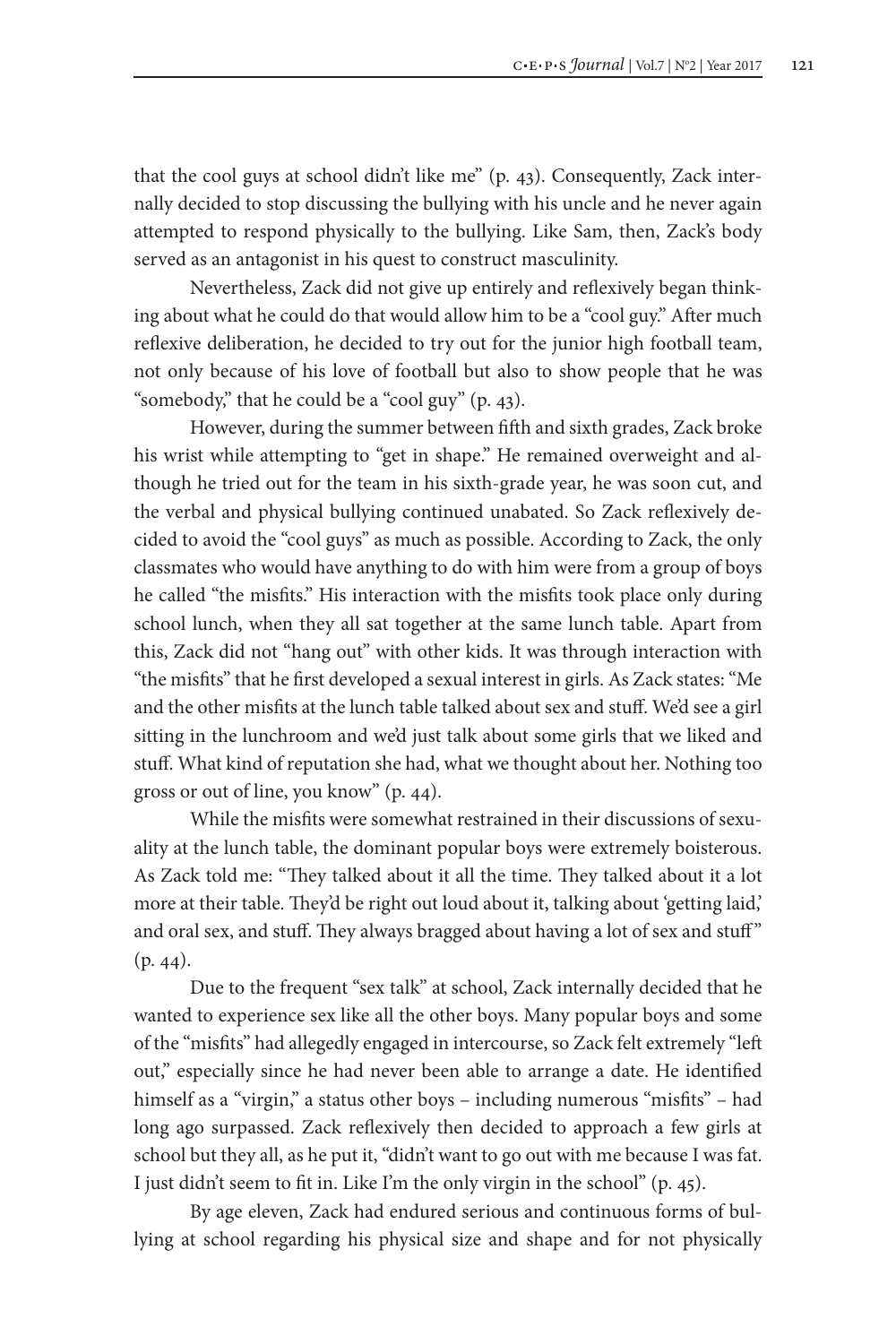fighting back. He reflexively defined his major concern at that time to "fit in" by adopting certain situationally accountable masculine practices: fighting back, playing football and obtaining heterosexual dates; he wanted to be a "cool guy." He failed miserably at each and had no one with whom to discuss this terribly bothersome situation. The result was that he experienced frequent internal conversations about how unhappy he was at school: "I felt really bad about myself. I thought there must be something wrong with me. I couldn't do anything right and everybody thought I was a misfit. I didn't want to be a misfit and I needed something to cheer me up" (p. 46).

Accordingly, like Sam, Zack reflexively decided to overcome his masculine dilemma by turning to controlling and dominating behaviors involving the use of sexual power. Unable to construct a heteromasculinity like the "cool guys," Zack reflexively turned to an available masculine practice: expressing control and power over his youngest female cousin through sexuality. During his sixth-grade year – a time when he experienced the distressing events just described and "discovered" heterosexuality – Zack internally decided to seek out his youngest cousin: "I wanted to experience sex, like what other boys were doing. I wanted to do what they were talking about but I was rejected by girls at school." I asked Zack to elaborate on why he turned to his youngest cousin (pp. 46–47):

She always aimed to please everyone else, so I took advantage of that. And if I let her play my [computer games], she wouldn't tell anybody. It was in the sixth grade. Me and my younger cousin, who was six at the time, we started to play this game Truth or Dare. And we just dared each other to do something. It started out pretty normal, just like standing on your head and stuff like that. But it just progressed into sexual stuff, until it was just sexual contact like oral sex and touching and stuff like that. She'd say, "No, I don't really want to," and then I'd force her into it. Like I'd say, "Oh, I'll let you play my [computer games]," because I had a [computer] and she used to always want to come and play. It started just touching over my clothing, and then it progressed to taking off each other's clothes and touching each other and stuff like that.

To satisfy his deep concern to be heteromasculine, then, Zack sexually assaulted (fondling and oral penetration) his youngest cousin over a three-year period (until he was 14 and she was 9) by using the manipulative strategy just described.

In this partial synopsis of Zack's life story, much like in Sam's story—the bullies-Zack hegemonic masculine structural relationship and its co-existing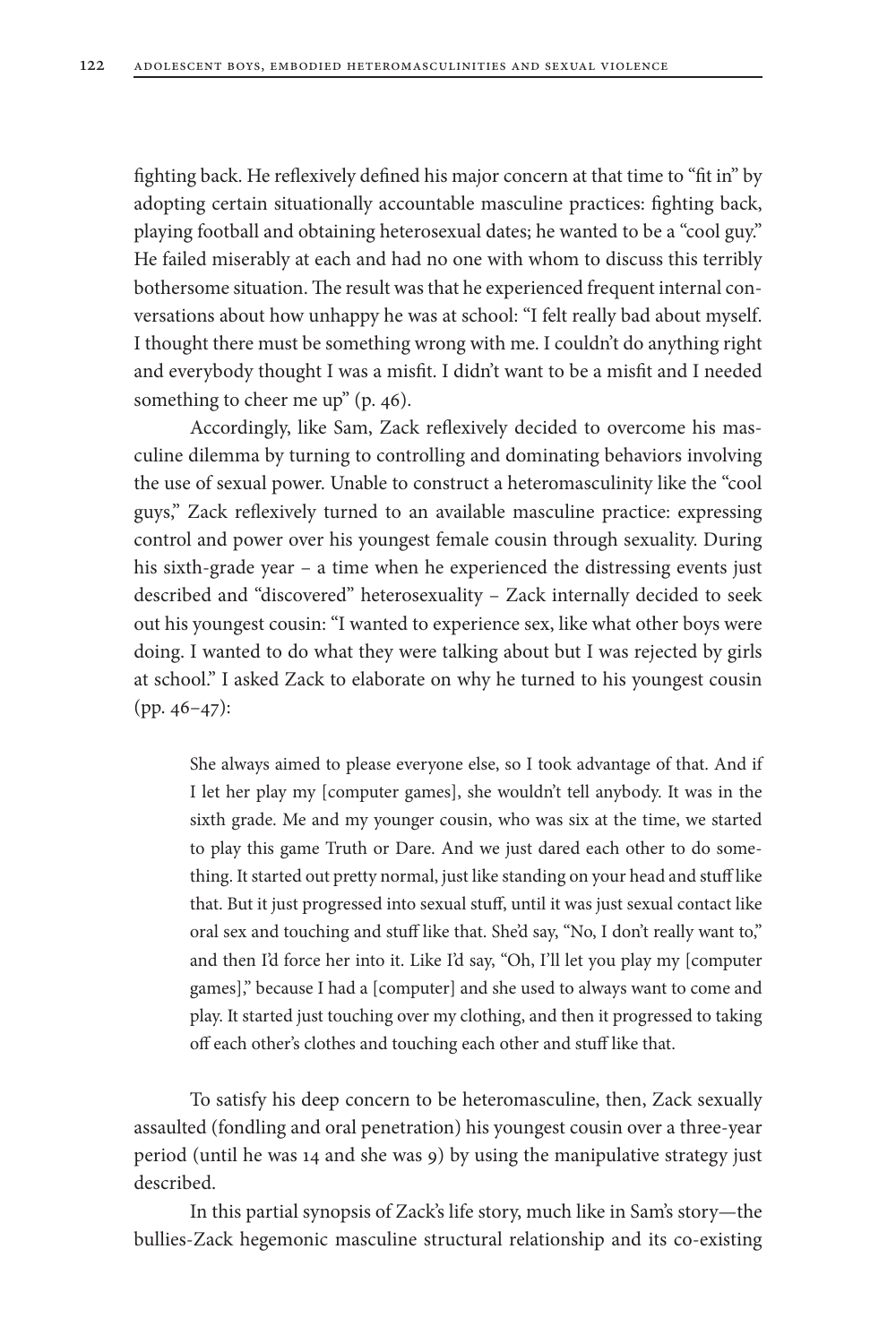feminizing discourse, as well as the culturally influential discourse at school that emphasized masculine heterosexual desire and exploits, objectively shaped the particular social situation that Zack confronted involuntarily. During his reflexive deliberations about this situation, Zack (like Sam) developed and defined his major concern and what he cared about above all; to construct a heteromasculinity like the dominant "cool guys" at school so he could "fit in." However, he reflexively perceived that he was unable to do this at school and so subjectively developed a course of action to realize this concern; he acted to advance what he cared about above all. In so doing, he internally responded to the objective structures, discourses and interactions at school by reflexively designing the course of action he pursued. Like Sam, reflexivity was an emergent personal power possessed by Zack; he was an "active agent" who internally developed and determined his particular response to the social circumstances that he experienced at school. Although Zack was unable to construct heteromasculinity at school, he (again like Sam) did not give up and become a passive victim of his circumstances. *Unlike* Sam, he actively used his reflexivity to devise a number of particular practices – from attempting to fight back, play football and obtain heterosexual dates – but each of these strategies failed. He therefore continued to use his agency to formulate a new practice for himself – sexual violence – whereby he could claim heteromasculinity as his own. And Zack, like Sam, saw himself as successful.

In that regard, I would like to include an extended excerpt in which Zack reveals his inner thoughts as to what the sexual violence accomplished for him (p. 47):

It made me feel real good. I just felt like finally I was in control over somebody. I forgot about being fat and ugly. She was someone looking up to me, you know. If I needed sexual contact, then I had it. I wasn't a virgin anymore. I wanted control over something in my life, and this gave it to me. I finally felt like one of the guys. I was just really down because I had a rough day at school. Just a lot of teasing, being called names and being pushed around a lot. Not having any friends that meant anything. Kind of depressed about school. Not able to do things like everybody else. That made me sad. [And then I'd come home and play the game with my cousin] and that would cheer me up, make me feel better. Plus I would be sexually satisfied and feeling like I have affection. No one ever said good things about me and I never did things that the other guys did. But now I did, and it was really cool. I could now talk about sex with them if I had to. I knew what it looked like and how it felt now, that kind of thing. So I felt I fit in more.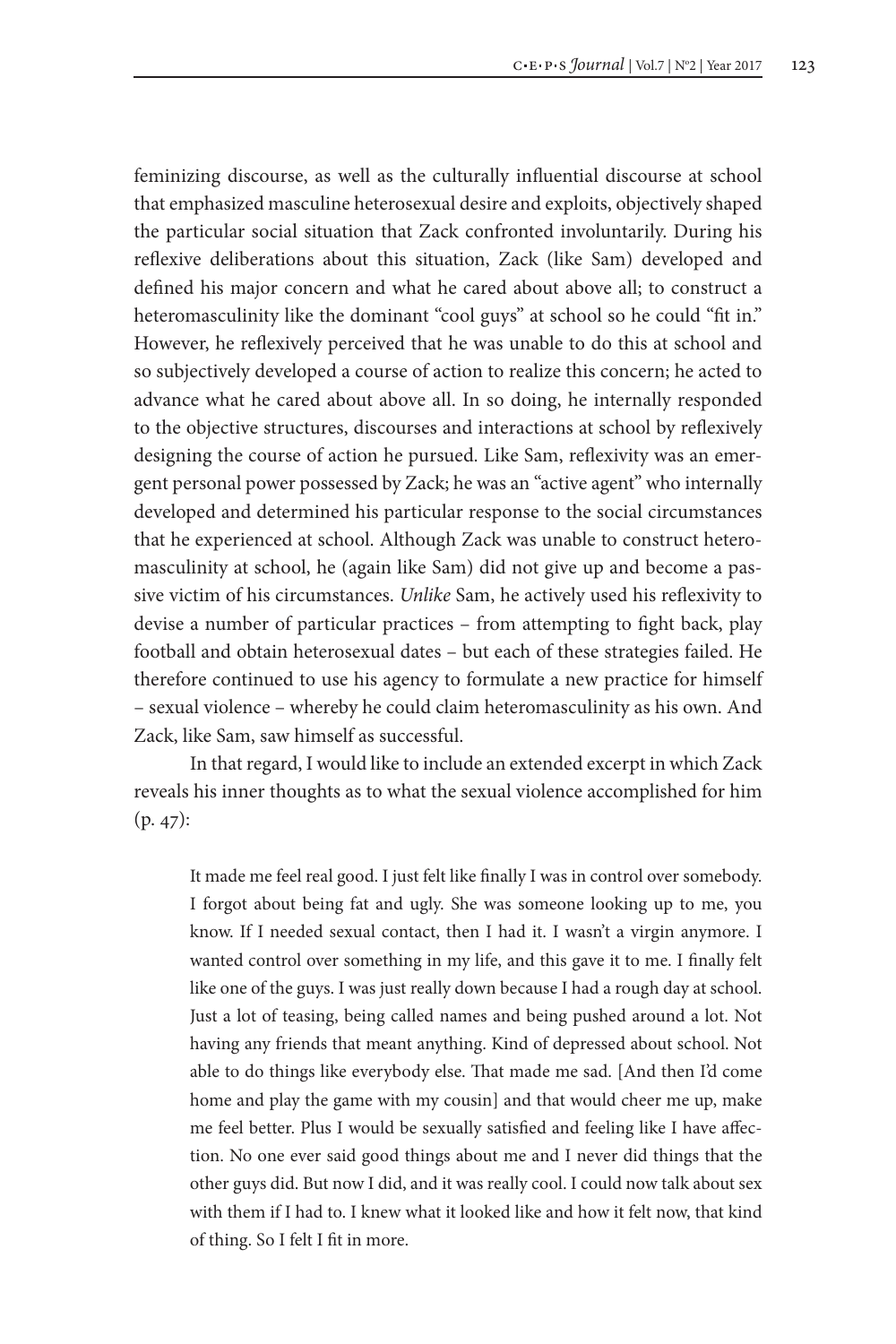### **Reflection**

The life history interviews presented here allow us to "see" genuine gendered projects as trajectories through time, as patterns of agency. Sam's and Zack's reflexivity mediated their particular social experiences at school, and it is this subjective deliberation that is essential to understanding their decision to engage in sexual violence to solve their masculine dilemma. The life history interviews with Sam and Zack recorded the particular structural, discursive and situational social conditions impacting them, they recorded the specific reflexive deliberations that mediated and negotiated those social conditions, they recorded how those social conditions made each boy feel, they recorded what each defined as their immediate concern, and they recorded how each planned and ultimately decided to engage in the crime of sexual violence. For Sam and Zack, then, it was through reflexivity that they defined their major concerns and their sense of self, that is, their perception of who they were and who they wanted to be. Reflexivity is not separate from the social but rather a dimension of it – Sam and Zack literally brought the social inside – and it is through their reflexivity that they located themselves in relation to others. Sam and Zack were not, however, free to make and remake their gendered selves as they choose; they were constrained (and enabled) by the social structures, discourses and interactions situationally available to them.

In particular, what we "see" in these life stories is both Sam and Zack attempting to practice complicity with the in-school dominant and hegemonic masculinities (Messerschmidt, 2016) and thereby – however unwittingly – reproducing gender inequality. Each case of sexual violence produced an unequal masculine/feminine relationship because it inscribed the young girls, who embody weakness and vulnerability, as feminine, and Sam and Zack, who embody strength and invulnerability, as masculine, thereby constructing "inferior" feminine survivors and "superior" masculine perpetrators. Gender difference and inequality, then, are established through Sam's and Zack's heterosexual violent practices, and we have the intersection of gender, sexuality, age and inequality through the same practice. By engaging in sexual violence, Sam and Zack simultaneously attempted to align themselves with what they reflexively perceived as the "cool guys" and their accompanying dominant and hegemonic masculinities. This process of attempted alignment resulted in both Sam and Zack constructing a dominating hegemonic masculinity whereby they were commanding and controlling the violent interaction, they were exercising aggressive and dominating power over the girls and the situation, they were calling the shots and running the show. Neither boy viewed their behavior as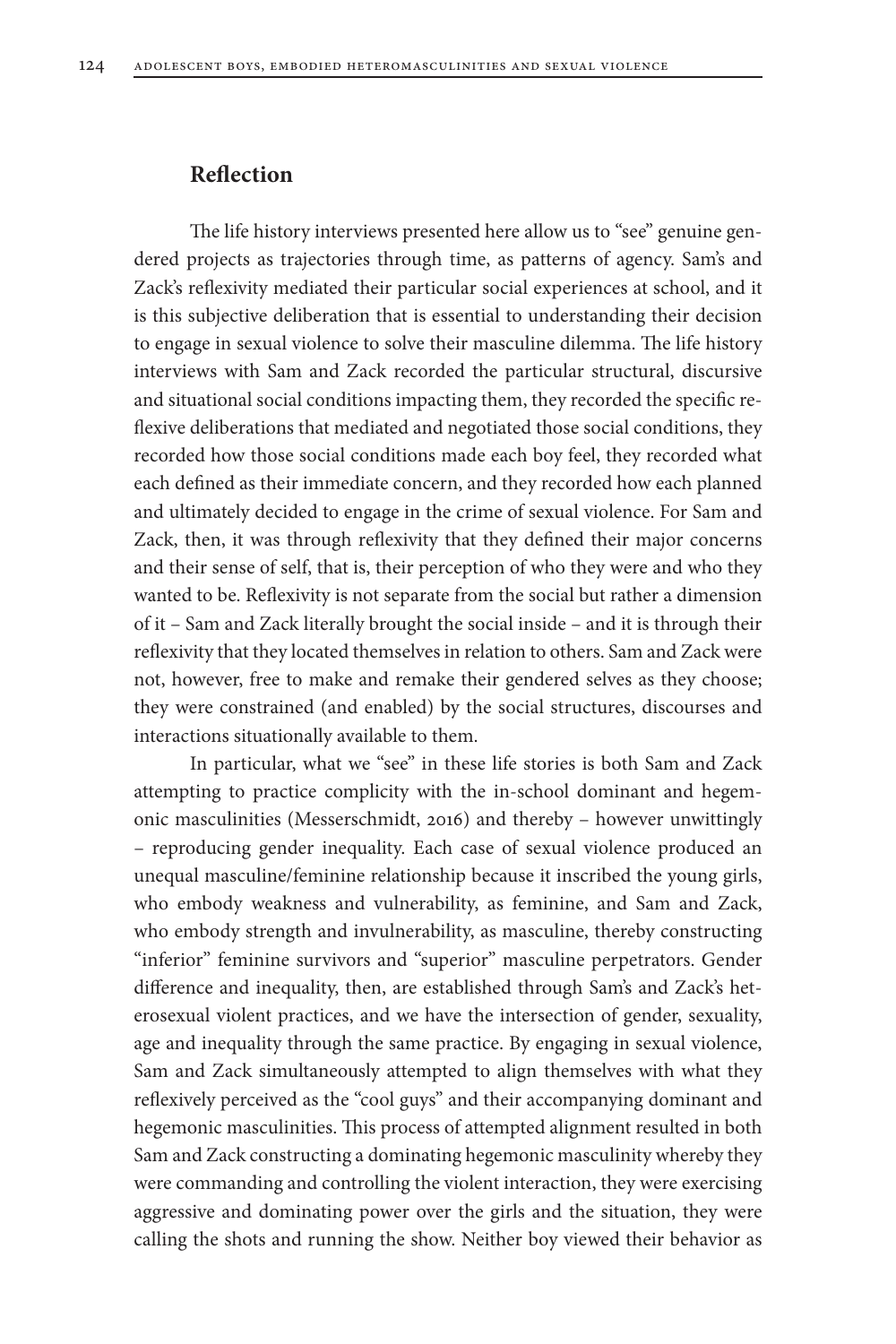sexual violence, but rather as a legitimate and permissible way to "do" heteromasculinity: a dominating and controlling form that centered on sexual conquest. Both Sam and Zack felt entitled to sexual access and entitled to use as much manipulative coercion as necessary to succeed.

Finally, it is important to note that the bodies of Sam and Zack were reflexively scrutinized by each of them, and therefore became party to a surrogate heteromasculine practice that directed them toward a course of social action that was bodily realizable. Sam and Zack had a desperate need to abandon their feminized position and to align themselves with dominant and hegemonic masculinities (Messerschmidt, 2016). Their feminization at school was deliberated reflexively and they decided to fixate on a specific site – the home – and a specific form of body deployment – sexual violence – where such surrogate practices could be realized. At home, both Sam and Zack had access to less-powerful children, and therefore had the means through which their bodies could attain what they perceived as dominant and hegemonic masculine expressions. The contrast primarily in age and body size created a power differential that was agentic for both Sam and Zack but offensive to the young girls, who were physically, mentally and socially weaker. The available "sexual" opportunity at the home site was therefore especially attractive, became obsessive, and provided a powerful and exclusive means of doing heteromasculinity. It was in the site of the home that Sam's and Zack's bodies took on a relatively new size and shape (both were physically larger and stronger than their victims) and their bodies moved in a different way than at school (both were physically bold, competent and dominant in the home). By reflexively concentrating their interactional efforts outside the context of the school, Sam and Zack were able to transform how they interacted with and through their bodies. Both Sam and Zack were now living through their bodies in a new way and therefore they became, in their own eyes, super-heteromasculine "cool guys."